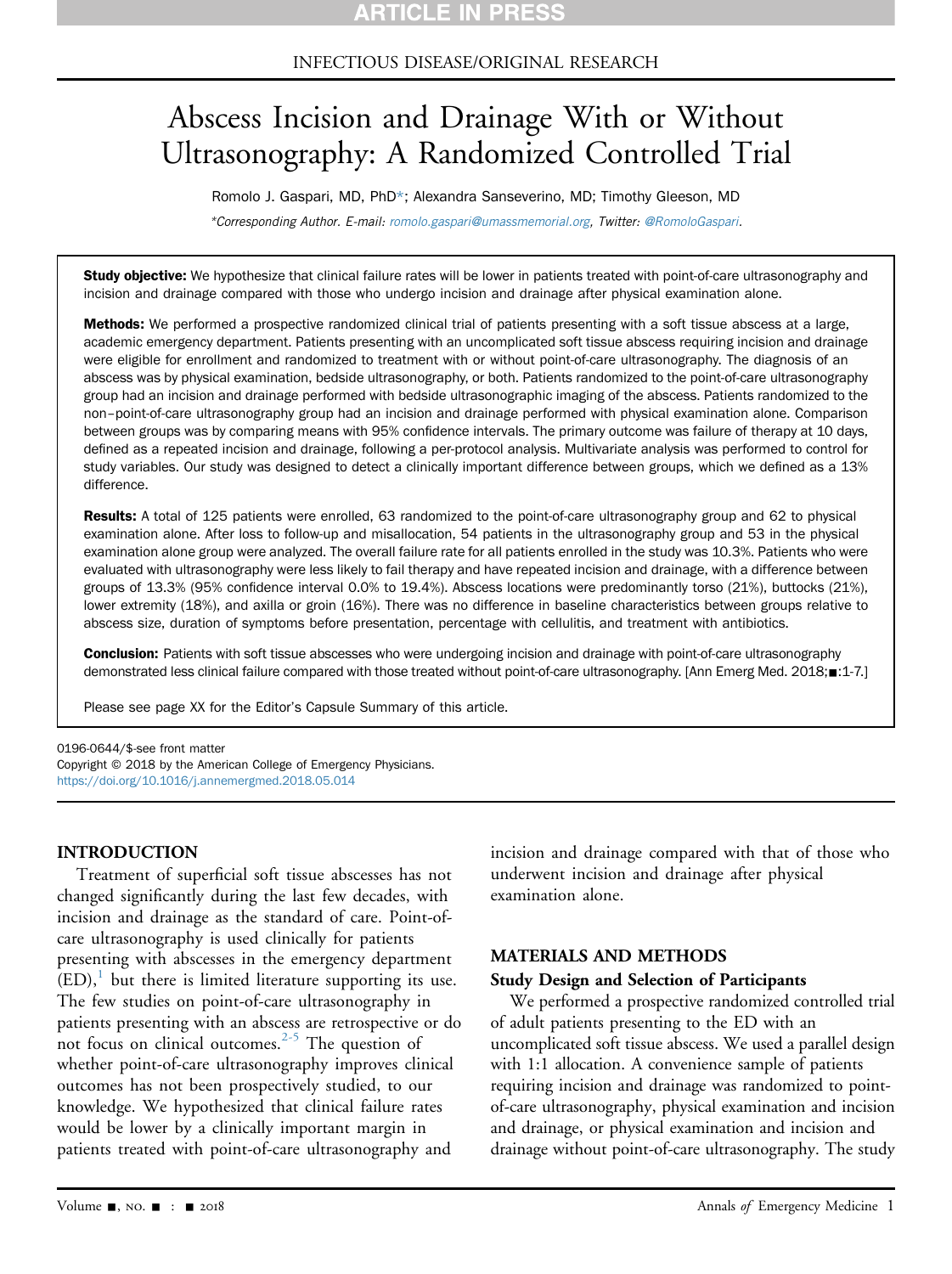#### Abscess Incision and Drainage With or Without Ultrasonography Gaspari, Sanseverino & Gleeson

#### Editor's Capsule Summary

#### What is already known on this topic

Ultrasonography can assist with accurate diagnosis of skin abscess; it is unknown whether use of ultrasonography improves outcomes of incision and drainage.

### What question this study addressed

One hundred twenty-five patients with skin abscesses ranging in size from  $0.4$  to  $79 \text{ cm}^2$  were randomized to incision and drainage with or without use of bedside ultrasonography.

### What this study adds to our knowledge

Rates of failure, defined as a repeated instance of incision and drainage, were 3.7% with bedside ultrasonography and 17% without it.

#### How this is relevant to clinical practice

Beside ultrasonography may improve success of abscess incision and drainage. Results should be confirmed because of limitations from small sample size and outcome measures.

was performed at a large academic ED with an annual census of 92,700 that covers both an urban and a suburban population. This study was approved by the UMass institutional review board.

We identified patients for inclusion in this study as adults presenting to a single large academic ED who had a suspected skin abscess requiring incision and drainage. Patients were included in the study if they were determined to have an abscess requiring incision and drainage, diagnosed by physical examination or ultrasonography. Patients were identified by clinical staff working in the ED, who alerted research staff for assessment for enrollment. Inclusion criteria were atraumatic swelling, pain, or erythema consistent with an abscess cavity. Patients were identified for enrollment by clinical staff and enrolled by research staff present in the ED. Patients clinically ill at presentation (defined as documentation of fever, hypotension, or "appearing clinically ill") were not considered for study inclusion. Patients with a soft tissue abscess after foreign body trauma or animal bite were excluded. Patients presenting with paronychia, dental abscesses, genital abscesses, or peritonsillar abscesses, or who were unwilling or unable to consent, were also excluded.

Because of the nature of the study intervention, both patients and clinicians were not blinded to the study intervention arm. Clinicians performing follow-up and determining patient outcomes were blinded to the study intervention arm and ultrasonographic data. Information on demographics (eg, age, sex), medical history (eg, diabetes, intravenous drug abuse, previous abscesses), abscess characteristics (eg, size, location, presence of purulence, duration of symptoms, erythema), and symptoms (eg, fever, tachycardia, pain) was obtained by research personnel at the initial visit, using a standardized data form. Abscess size measurement was recorded as the length and width of fluctuance from the outer edges of the fluctuant cavity. For abscesses without palpable fluctuance, the abscess size measurement was recorded according to the outer margins of induration.

Soft tissue ultrasonography imaging was standardized, including image acquisition and interpretation. Abscess images were obtained with a high-frequency linear transducer, with separate images of the abscess cavity and surrounding tissue in the long and short axis. Interpretation of the soft tissue ultrasonography was either positive or negative for an abscess cavity. The sonographic definition of an abscess cavity included either hypoechoic focus with surrounding induration or hyperechoic or isoechoic focus with posterior acoustic enhancement and surrounding induration. The incorporation of ultrasonography into the incision and drainage was not standardized but fell into 3 categories: static ultrasonographic guidance when ultrasonographic images were obtained before incision and drainage, dynamic ultrasonographic guidance when ultrasonographic images were obtained during incision and drainage, and comprehensive ultrasonographic guidance when cycles of images were obtained before and after incision and drainage attempts, with repeated incision and drainage if residual abscess cavities were visualized after incision and drainage.

Patients were approached by study personnel for written consent and evaluation for inclusion and exclusion criteria. They were randomized at enrollment to point-of-care ultrasonography, physical examination, and incision and drainage; or physical examination and incision and drainage. Randomization was performed with a computerized randomization schedule using 20-patient block randomization schemes ([http://www.randomization.](http://www.randomization.com) [com\)](http://www.randomization.com). Allocation concealment was accomplished with sequentially numbered sealed envelopes.

For patients randomized to point-of-care ultrasonography, ultrasonographic images were obtained before incision and drainage. Ultrasonographic imaging was performed by clinicians (emergency medicine faculty and residents) with experience in soft tissue ultrasonography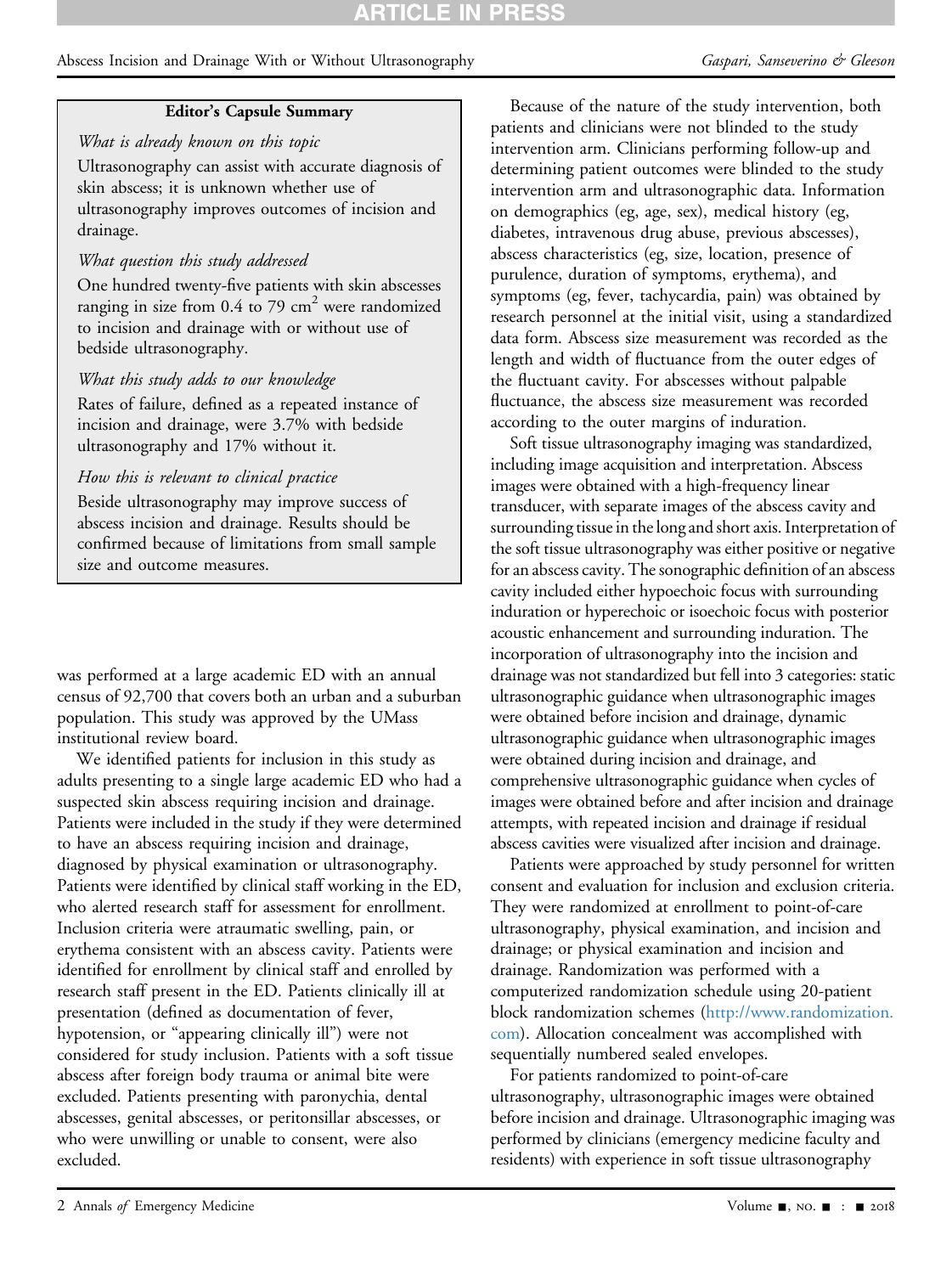# **\RTICLE IN PRES**

Gaspari, Sanseverino & Gleeson **Abscess Incision and Drainage With or Without Ultrasonography** 

(median 65 soft tissue ultrasonographic images; interquartile range 31 to 275). Additional ultrasonographic imaging was performed during or after the incision and drainage at the discretion of the clinician performing the drainage. Some patients randomized to physical examination alone underwent point-of-care ultrasonographic imaging before incision and drainage if the diagnosis of an abscess requiring incision and drainage was in doubt. For these patients, a separate clinician would perform the ultrasonography, and detailed information beyond confirmation of the presence or absence of an abscess was blinded to the clinician performing the incision and drainage.

For both study groups, incision and drainage was performed with local anesthetic, with a linear incision over the abscess cavity. The abscess cavity was manually explored and purulence was expressed. The placement of a wick into the abscess cavity and prescription of antibiotics was performed at the discretion of the treating clinician. Patients were asked to return in 2 to 3 days for a repeated examination, at which time the clinician (not research staff) determined the need for additional therapy. Patients were also contacted by telephone 10 days later and asked a series of scripted questions related to clinical outcome by physician research staff. Sixty-eight patients returned for inperson follow-up on days 2 to 3 after incision and drainage. All patients were telephoned for follow-up on days 7 to 14.

#### Outcome Measures

Primary outcome was failure of therapy, defined as having a repeated incision and drainage that produced purulence. Patients were categorized as failing or not failing initial therapy at the 10-day point after incision and drainage after in-person or telephone follow-up. Failure was defined in all cases as having a repeated incision and drainage performed. A repeated incision and drainage was performed in cases in which ultrasonography demonstrated a retained abscess pocket that was not draining, or in which the patient returned with fluctuance at the abscess site that did not produce purulence with manual expression or manual exploration of the abscess cavity. Cases in which incision and drainage produced only blood or serosanguineous fluid were not characterized as failure. Secondary outcomes included need for additional antibiotics and continued symptoms (pain and purulence) at follow-up. To ensure blinding, follow-up data were recorded on separate study sheets for both in-person and telephone follow-up. Clinical staff performed follow-up without access to the study intervention, with the exception of 2 cases in which they were unavailable and research staff performed the in-person follow-up.

#### Primary Data Analysis

The study was designed as a superiority trial using assumptions based on previous research. In accordance with previously published abscess studies and site-specific retrospective data, we estimated the failure rates of incision and drainage after physical examination alone to be 20% and those of incision and drainage after point-of-care ultrasonography to be 7%.<sup>[6-8](#page-6-2)</sup> Although many recent studies of patients with soft tissue abscess incision and drainage demonstrate failure rates in the mid teens, these studies lump patients treated with and without point-of-care ultrasonography together. Power calculation was performed with a 2-sample and 2-sided equality. Assuming a 2-tailed type I error rate of 5%, a sample size of 53 in each group was needed for 80% power to detect a 13% difference between groups.

Data elements were collected on data sheets at enrollment or follow-up and uploaded into a centralized electronic database. Demographic and clinical data are presented as median with interquartile range unless noted. Categorical data are presented as percentile of the representative study group.

Our primary analysis focused on the between-group differences in clinical cure rates after incision and drainage for patients who had follow-up data and thus our primary outcome of clinical cure. In other words, our primary analysis focus excluded patients who lacked information on clinical cure as an outcome to more accurately evaluate outcomes in our intended study group. We performed an additional analysis using intention-to-treat principles.

A multivariate analysis was used to accommodate variations in patient characteristics and clinician practice patterns in regard to adjuvant therapies. Multivariate logistic regression was used to assess whether ultrasonography use was independently associated with treatment failure, controlling for patient and treatment variables. Covariates and confounding variables were chosen according to previous literature and included abscess size, clinician performing incision and drainage, history of intravenous drug abuse, ultrasonography use, and antibiotic use. Analysis was performed with SAS (version 9.4; SAS Institute, Inc., Cary, NC). We examined correlation among our variables with Pearson  $\chi^2$  test and found no association (P>.10 for all comparisons). This modeling of the data should be considered exploratory because of the limited number of patients who demonstrated clinical failure in the data set.

Analyses were conducted following both the intentionto-treat approach and a per-protocol approach. We used the fit measurements in JMP to assess model overfitting (version 13.1; JMP, Carey NC). There were no missing data for the patients included in the primary analysis.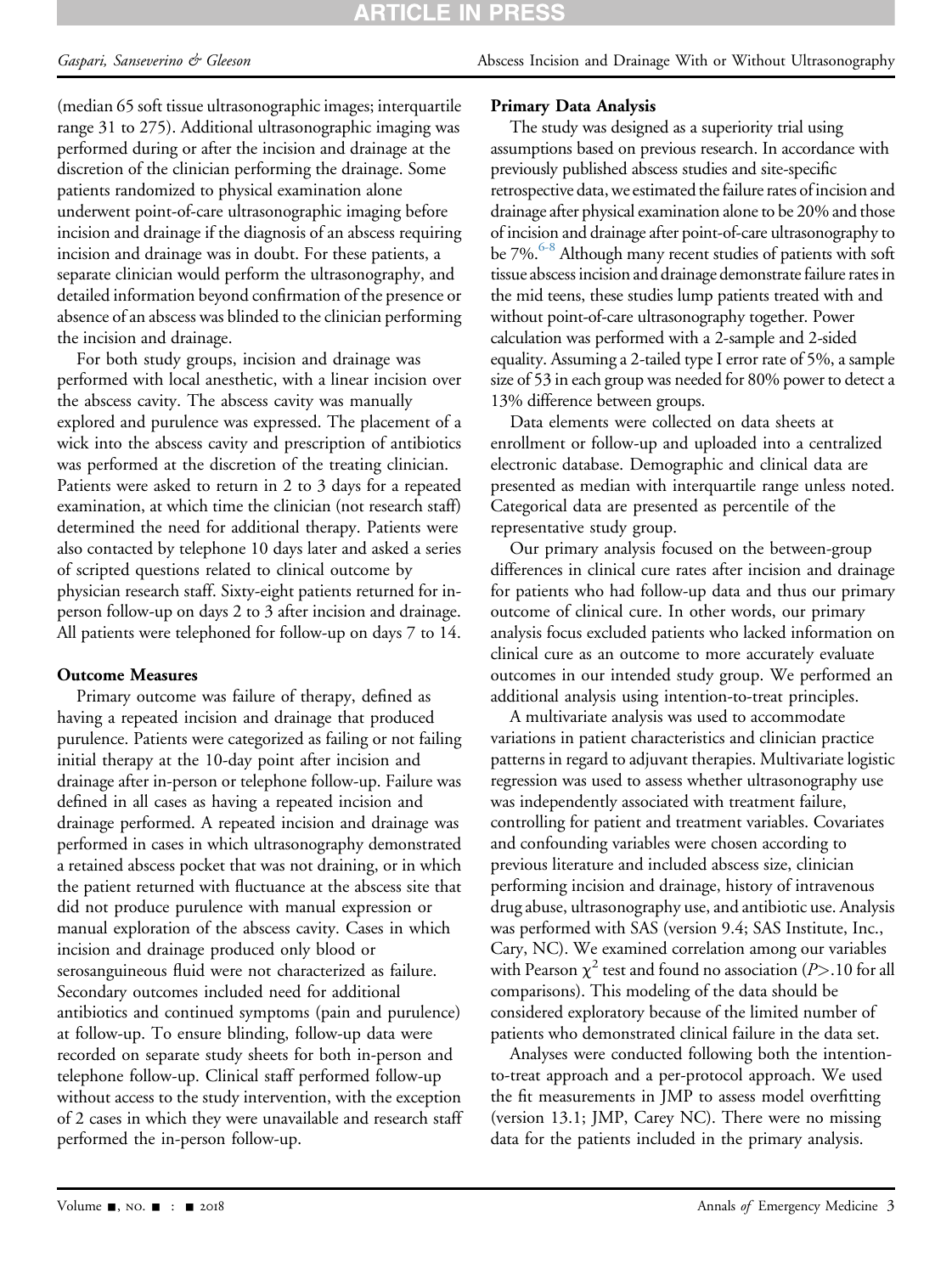Abscess Incision and Drainage With or Without Ultrasonography Gaspari, Sanseverino & Gleeson

#### RESULTS

#### Characteristics of Study Subjects

This study was performed and reported in conformance to the Consolidated Standards of Reporting Trials (CONSORT) guidelines for randomized trials.<sup>9</sup> Patients were enrolled from January 2015 through July 2017. During that period, 452 patients presented with an abscess and received incision and drainage. [Figure 1](#page-3-0) shows recruitment and participant flow for the study. Overall, 125 patients were enrolled, 63 to the point-of-care ultrasonography group and 62 to physical examination alone. A total of 15 patients randomized to physical examination alone had diagnostic ultrasonography before incision and drainage, results of which were withheld from the person performing the incision and drainage. Protocol deviations included 3 patients randomized to point-of-care ultrasonography and 2 randomized to physical examination alone. One patient randomized to point-of-care ultrasonography was sent to the operating room and underwent incision and drainage without ultrasonography. Another 2 patients randomized to pointof-care ultrasonography were treated with antibiotics only without incision and drainage. Two patients randomized to physical examination alone underwent ultrasonographically guided incision and drainage. Patient characteristics and adjuvant therapies were balanced between groups, with a few notable exceptions. Patients undergoing ultrasonographically guided treatment were more likely to have purulence on initial examination and were more likely to have it located on the torso. Patients treated after physical examination alone were more likely to have a medical history of IVDA or a previous abscess and receive packing and antibiotics. Abscess location was more likely to

<span id="page-3-0"></span>

Figure 1. Study flow diagram. I&D, Incision and drainage; OR, odds ratio; F/U, follow-up.

be in the torso or buttocks region, but there was a wide range of abscess locations [\(Table 1\)](#page-3-1).

With a per-protocol analysis, the overall clinical failure rate after incision and drainage for both groups was 10.3% (95% confidence interval [CI] 5.7% to 17.6%). Patients with point-of-care ultrasonography were less likely to fail therapy compared with those receiving physical examination alone (3.7% versus 17.0%), with a difference between groups of 13.3% (95% CI 0.0% to 19.4%). Multivariate logistic modeling demonstrated similar findings, with the largest predictor of failure being the lack of ultrasonography [\(Table 2](#page-4-0)). A total of 50 physicians performed incision and drainage on patients enrolled in the study. Most physicians enrolled 1 to 2 patients, with 8

Table 1. Patient characteristics.

|                                              |                  | <b>Physical</b>               |  |
|----------------------------------------------|------------------|-------------------------------|--|
| <b>Characteristics</b>                       | POCUS,<br>n = 54 | <b>Examination,</b><br>n = 53 |  |
| Male sex, No. (%)                            | 26 (48.1)        | 35 (66)                       |  |
| Age, y                                       |                  |                               |  |
| Median (IQR)                                 | $34(24-45)$      | $31(26-43)$                   |  |
| Range                                        | $18 - 71$        | $18 - 62$                     |  |
| Abscess size, cm $^2$                        |                  |                               |  |
| Median (IQR)                                 | $7.1(3-13)$      | $7.1(3-14)$                   |  |
| Range                                        | $0.8 - 79$       | $0.4 - 57$                    |  |
| Abscess size $>10$ cm <sup>2</sup> , No. (%) | 19 (35.2)        | 24 (45.3)                     |  |
| PMHx DM, No. (%)                             | 8(14.8)          | 7(13.2)                       |  |
| PMHx IVDA, No. (%)                           | 4(7.4)           | 10 (18.8)                     |  |
| PMHx abscess, No. (%)                        | 28 (51.9)        | 33 (62.2)                     |  |
| Duration of symptoms, days                   |                  |                               |  |
| Median (IQR)                                 | $4(3-7)$         | $4(3-7)$                      |  |
| Range                                        | 1-10             | $1 - 14$                      |  |
| Cellulitis, No. (%)                          | 24 (44.4)        | 24 (45.3)                     |  |
| Purulent drainage, No. (%)                   | 10(18.5)         | 7(13.2)                       |  |
| Adjuvant treatments, No. (%)                 |                  |                               |  |
| Packing                                      | 10(18.5)         | 16 (30.2)                     |  |
| Antibiotics (all)                            | 28 (51.9)        | 33 (62.2)                     |  |
| Began receiving ABX in ED                    | 23(42.6)         | 23 (43.4)                     |  |
| Abscess location, No. (%)                    |                  |                               |  |
| Axilla and groin                             | 9(16.6)          | 8(15.1)                       |  |
| <b>Buttocks</b>                              | 11(20.3)         | 12 (22.6)                     |  |
| Head and neck                                | 4(7.4)           | 4 (7.5)                       |  |
| Lower extremity                              | 8(14.8)          | 11(20.8)                      |  |
| Upper extremity                              | 6(11.1)          | 11 (20.8)                     |  |
| Torso                                        | 16 (29.6)        | 7(13.2)                       |  |

<span id="page-3-1"></span>POCUS, Point-of-care ultrasonography; IQR, interquartile range; DM, diabetes mellitus; IVDA, intravenous drug abuse; PMHx, past medical history; ABX, antibiotics. Area calculated as an ellipse with length  $\times$  width $\times\pi\times1/4$ .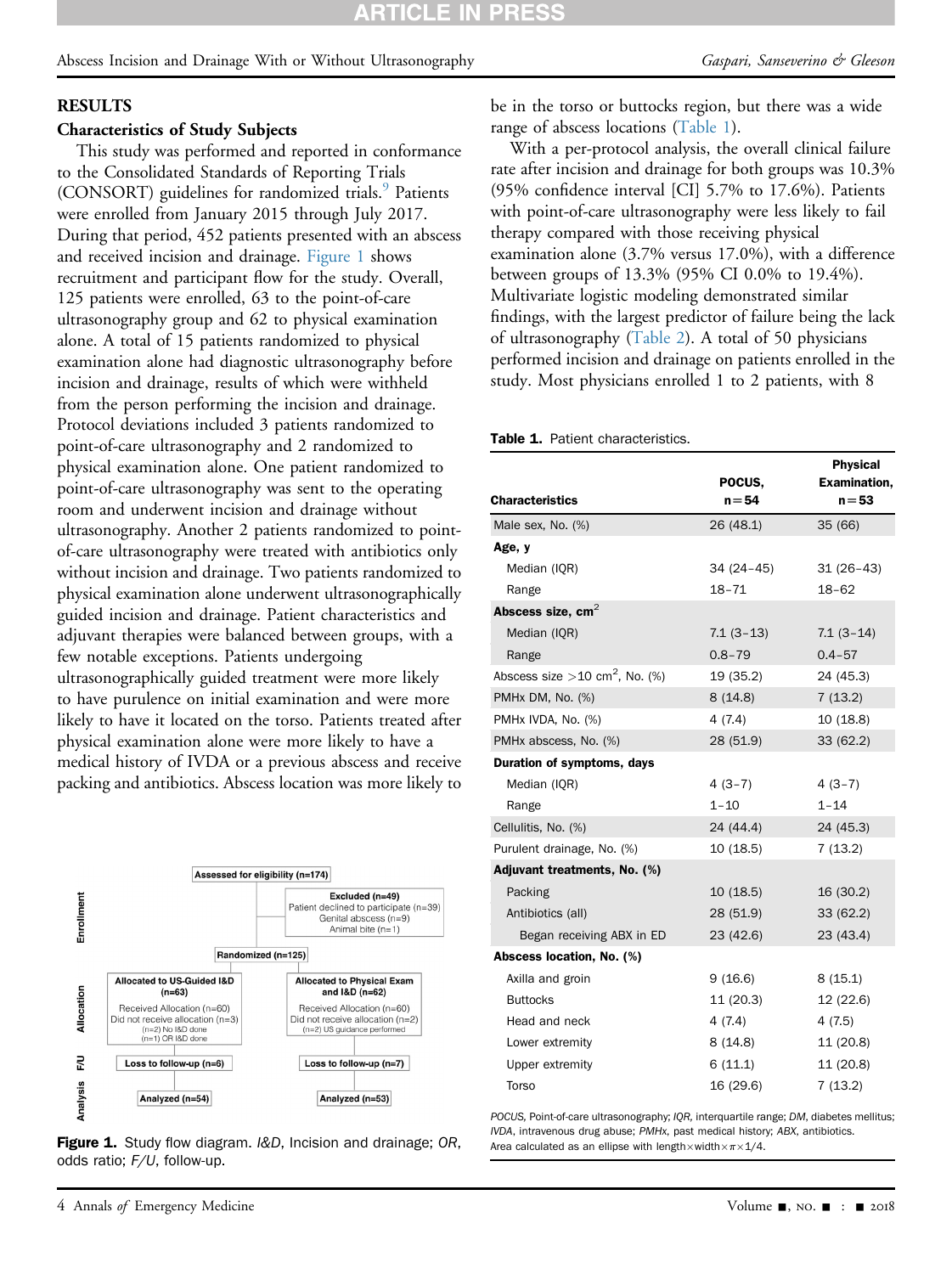| <b>Table 2.</b> Logistic regression analysis assessing effect of |
|------------------------------------------------------------------|
| intervention on failure among 107 patients.                      |

| <b>Predictors</b>          | <b>OR</b> | 95% CI                  |
|----------------------------|-----------|-------------------------|
| <b>Antibiotics</b>         |           |                         |
| <b>No</b>                  | 1.00      |                         |
| Yes                        | 0.56      | 0.15 to $\approx$ 2.15  |
| <b>Hx IVDA</b>             |           |                         |
| No                         | 1.00      |                         |
| Yes                        | 0.84      | 0.14 to $\approx$ 5.15  |
| <b>Size</b>                |           |                         |
| Small                      | 1.00      |                         |
| Large                      | 4.16      | 0.97 to $\approx$ 17.80 |
| <b>Ultrasonography use</b> |           |                         |
| No                         | 1.00      |                         |
| Yes                        | 0.19      | 0.04 to $\approx 0.97$  |
| OR, Odds ratio.            |           |                         |

<span id="page-4-0"></span>physicians enrolling 3 or more patients. One physician enrolled 24 patients. The majority of patients were enrolled by senior residents (n=49) and faculty (n=48). Experience of the providers and numbers enrolled are included in Appendix E1 (available online at [http://www.](http://www.annemergmed.com) [annemergmed.com](http://www.annemergmed.com)). There was no clustering of failures with any provider or provider experience level. The 11 clinical failures were treated by 11 providers, divided between faculty (n=4), fellows (n=1), senior residents  $(n=5)$ , and junior residents  $(n=1)$ .

Patients who underwent a second incision and drainage at follow-up did so primarily for 2 reasons. The most common reason was increased or constant pain with palpable fluctuance that did not produce purulence with manual compression or mechanical exploration of the incision site. Two patients without palpable fluctuance had ultrasonography performed at follow-up that showed a retained abscess cavity. See [Table 3](#page-5-0) for reasons for clinical failure. Patients who failed therapy did so most commonly within 3 days of the initial incision and drainage at the in-person follow-up. Seven of the 11 patients with failures had incision and drainage within 3 days of initial therapy ([Figure 2\)](#page-5-1).

A few patients in each study arm did not receive the study allocation ([Figure 1\)](#page-3-0). Analysis following intention-totreat principles did not substantively change our primary outcome results. Overall clinical failure for point-of-care ultrasonography and physical examination alone was 4.8% and 16.1%, respectively, following intention-to-treat principles, with a difference between groups of –0.01 and 11.3. Following intention-to-treat principles, we also analyzed our results for patients excluded because of lack of follow-up, using a variety of assumptions (Appendix E1, available online at [http://www.annemergmed.com\)](http://www.annemergmed.com).

Assuming no additional failures in the excluded patients or assuming a similar failure rate in the excluded patients did not change our conclusions. Similarly, assuming all excluded patients in the physical examination arm failed but those excluded in the point-of-care ultrasonography arm did not fail did not change our conclusions. Assuming 100% failure after point-of-care ultrasonography but no failure after physical examination alone in excluded patients resulted in no clinical difference in failure rates between groups (13.3% versus 15%, respectively).

At follow-up, some patients had continued symptoms, with pain as the most common (36 of 107; 33.6%), followed by continued purulence (24 of 107; 22.4%). A majority of patients were receiving antibiotics when presenting to the ED or began receiving antibiotics (57%). More patients randomized to physical examination alone received antibiotics (52% versus 62%; difference between groups 10.4%; 95% CI –10.1% to 30.0%). The majority of patients reported that their symptoms were resolved or improved (84 of 107; 78.5%). There was no clinical difference in symptoms between study groups at follow-up, with less than an 8% difference between groups for all symptoms. See Appendix E1 (available online at [http://](http://www.annemergmed.com) [www.annemergmed.com](http://www.annemergmed.com)) for more detail on secondary findings at follow-up. A total of 13 patients (10.4%) were lost to follow-up, with a similar number in each study group. Because of our inability to determine their primary outcome, they were excluded from analysis.

#### LIMITATIONS

This study has a number of limitations. Not all patients who presented with an abscess during the study period were enrolled, and there undoubtedly is some selection bias. We performed blinding during the follow-up, but it was impossible to blind patients to study arm allocation, and they may have informed the physician performing followup. In addition, because of staffing limitations during the follow-up visit, 2 patients underwent follow-up by research staff who were not blinded. It is possible that these issues with blinding influenced the results. Another limitation relates to the small number of patients in the study. Because only 11 patients in both arms failed therapy, the CIs are wide and statistical modeling is limited.

#### DISCUSSION

Patients with an abscess who were undergoing incision and drainage without ultrasonography were more likely to fail therapy and have repeated incision and drainage compared with those undergoing incision and drainage with point-of-care ultrasonography. Our failure rate after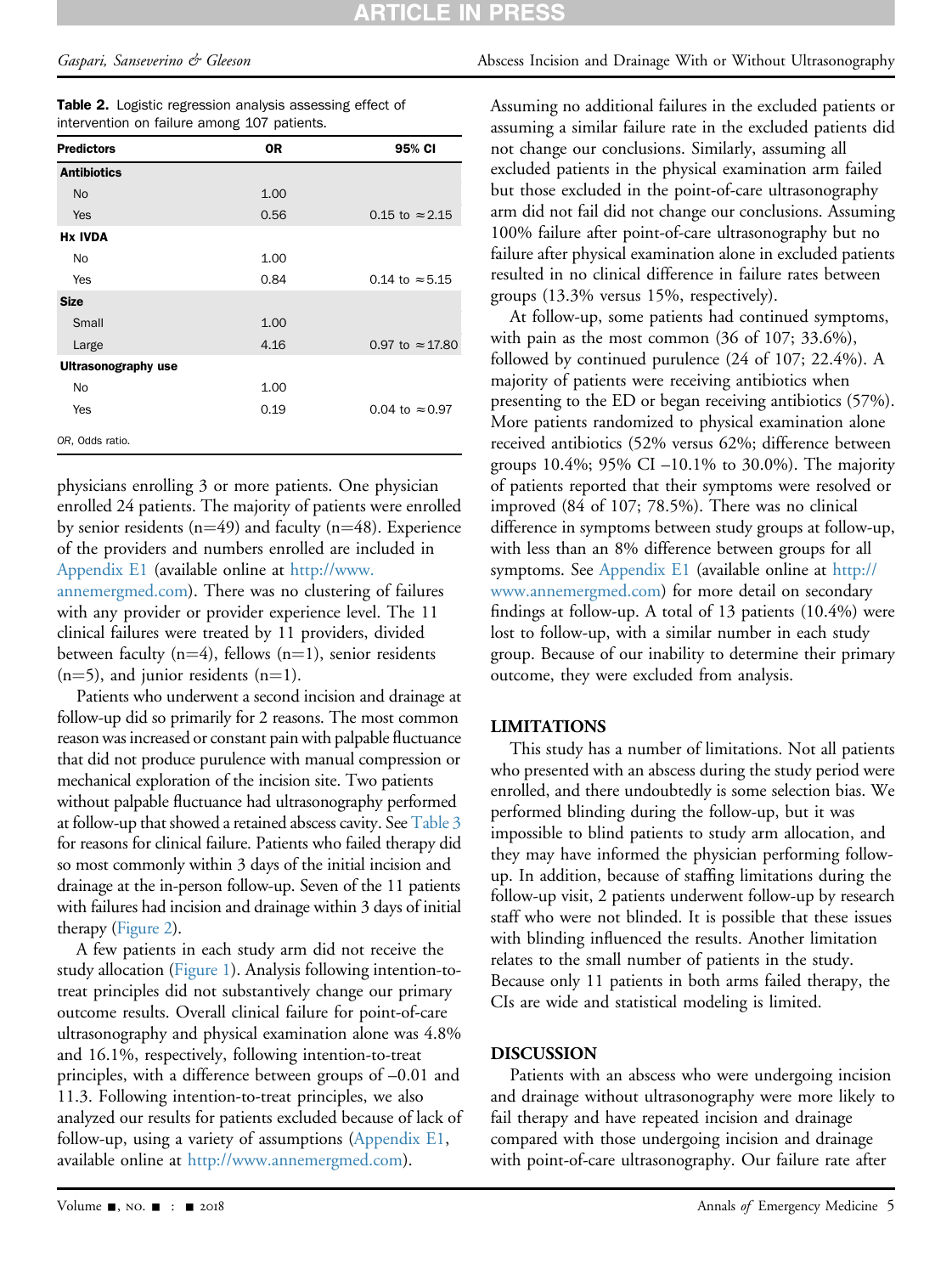#### Abscess Incision and Drainage With or Without Ultrasonography Gaspari, Sanseverino & Gleeson

<span id="page-5-0"></span>

| <b>Study Group</b>   | <b>Reason for Failure</b>                                          | Failure Day (After I&D) |
|----------------------|--------------------------------------------------------------------|-------------------------|
| Physical examination | Pain and fluctuance without purulence on manual expression         | 2                       |
| Physical examination | Continued pain, with ultrasonography showing abscess cavity        | 2                       |
| Physical examination | Worsening clinically, retained purulence                           | 2                       |
| Physical examination | Patient with worsening pain and swelling; went to outside hospital | 3                       |
| Physical examination | Pain and fluctuance without purulence on manual expression         | 3                       |
| Physical examination | Patient with worsening pain and swelling; went to outside hospital | 3                       |
| Physical examination | Pain and fluctuance without purulence on manual expression         | 4                       |
| Physical examination | Pain and fluctuance without purulence on manual expression         | 6                       |
| Physical examination | Fluctuance without purulence on manual expression                  | 9                       |
| Ultrasonography      | Pain and fluctuance without purulence on manual expression         | $\overline{2}$          |
| Ultrasonography      | Continued pain, with ultrasonography showing abscess cavity        | 6                       |

incision and drainage with physical examination alone (17%) is similar to that of other published randomized controlled trials of adult abscesses (10.5% to 26%).  $6,7,10,11$ A large recent randomized controlled trial involving abscess incision and drainage found rates of repeated incision and drainage of 10.5%; however, it is difficult to directly compare this with our trial because it is unclear to what extent ultrasonographic guidance was used.<sup>[11](#page-6-4)</sup> Our finding of a failure rate of 3% after ultrasonographic guidance is lower than that of published abscess trials. It is possible that our findings are related to unknown confounders, but we performed a multivariate analysis to control for the variables in this study that supports our findings. We did not standardize the ultrasonographic guidance, so it is possible that variations in technique (static guidance versus dynamic guidance versus repeated ultrasonography during incision and drainage) resulted in different outcomes.

Clinical failure after abscess incision and drainage is likely due to retained purulence from inadequate initial drainage. Clinical failures occurred more commonly in the

<span id="page-5-1"></span>



first few days after the incision and drainage, but it is possible that these patients' abscesses may have resolved without intervention had they been left to continue to drain. Regardless, the residual purulence in patients who underwent additional drainage may reflect a more comprehensive initial drainage. We speculate that ultrasonographic guidance improves drainage through better planning for the initial incision, better execution of the procedure, or accurate assessment for residual purulence. This is supported by our finding that larger abscess cavities on physical examination were more likely to fail therapy.

To our knowledge, our findings represent the first clinical study demonstrating improvement in outcomes when ultrasonography is integrated into the care of patients with skin abscesses. The study included a small sample size with a lower CI of 0.0, so this does not exclude the possibility of a less than clinically significant outcome. Future studies should confirm these results.

There have been few prospective randomized trials exploring variations in the treatment of skin abscesses outside of antibiotics. The 2 most recent large randomized controlled trials on antibiotics and abscess drainage demonstrated a benefit from antibiotics,<sup>[11,12](#page-6-4)</sup> but neither study included the use of ultrasonography as a possible confounder for its results. In the current study, antibiotic use was not associated with clinical cure. It is possible that the current study is simply underpowered to observe an effect with antibiotics, but it is also possible that including ultrasonography use in the analysis of the previous studies would decrease the effect of antibiotic use on clinical cure.

Overall, incorporating ultrasonographic evaluation of soft tissue abscesses by clinicians with surgical drainage was associated with improved clinical cure rates. Patients undergoing physical examination and incision and drainage without ultrasonography were more likely to fail therapy